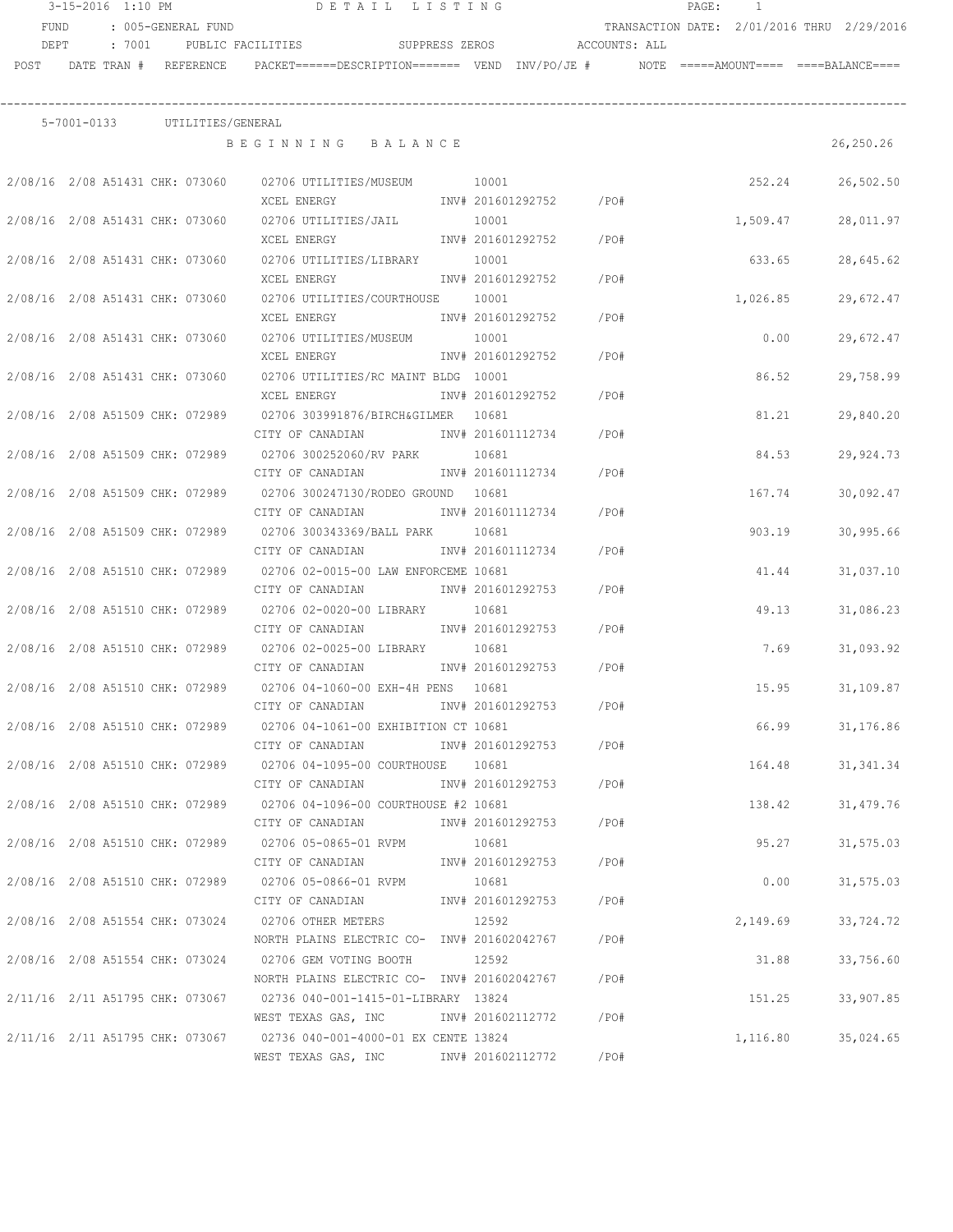|  |  | 3-15-2016 1:10 PM               |                                                                                                                                                                                                                                                                                                                                                                            | DETAIL LISTING |       |                        |                              | $\texttt{PAGE}$ : |        |                                            |
|--|--|---------------------------------|----------------------------------------------------------------------------------------------------------------------------------------------------------------------------------------------------------------------------------------------------------------------------------------------------------------------------------------------------------------------------|----------------|-------|------------------------|------------------------------|-------------------|--------|--------------------------------------------|
|  |  | FUND : 005-GENERAL FUND         |                                                                                                                                                                                                                                                                                                                                                                            |                |       |                        |                              |                   |        | TRANSACTION DATE: 2/01/2016 THRU 2/29/2016 |
|  |  |                                 | DEPT : 7001 PUBLIC FACILITIES SUPPRESS ZEROS ACCOUNTS: ALL                                                                                                                                                                                                                                                                                                                 |                |       |                        |                              |                   |        |                                            |
|  |  |                                 | POST DATE TRAN # REFERENCE PACKET======DESCRIPTION======= VEND INV/PO/JE # NOTE =====AMOUNT==== ====BALANCE====                                                                                                                                                                                                                                                            |                |       |                        |                              |                   |        |                                            |
|  |  |                                 |                                                                                                                                                                                                                                                                                                                                                                            |                |       |                        |                              |                   |        |                                            |
|  |  |                                 | 5-7001-0133 UTILITIES/GENERAL * ( CONTINUED ) *                                                                                                                                                                                                                                                                                                                            |                |       |                        |                              |                   |        |                                            |
|  |  |                                 |                                                                                                                                                                                                                                                                                                                                                                            |                |       |                        |                              |                   |        |                                            |
|  |  |                                 | 2/11/16 2/11 A51795 CHK: 073067 02736 040-001-5735-02-MUSEUM 13824                                                                                                                                                                                                                                                                                                         |                |       |                        |                              |                   | 287.23 | 35, 311.88                                 |
|  |  |                                 | WEST TEXAS GAS, INC MONTH 201602112772 / PO#                                                                                                                                                                                                                                                                                                                               |                |       |                        |                              |                   |        |                                            |
|  |  |                                 | 2/11/16 2/11 A51795 CHK: 073067 02736 040-001-5815-01-BALLPARK 13824                                                                                                                                                                                                                                                                                                       |                |       |                        |                              |                   | 19.03  | 35,330.91                                  |
|  |  |                                 | WEST TEXAS GAS, INC METALL 201602112772 / PO#                                                                                                                                                                                                                                                                                                                              |                |       |                        |                              |                   |        |                                            |
|  |  |                                 | 2/11/16 2/11 A51795 CHK: 073067 02736 040-001-5810-01-PAVILION 13824                                                                                                                                                                                                                                                                                                       |                |       |                        |                              |                   | 31.26  | 35, 362.17                                 |
|  |  |                                 | WEST TEXAS GAS, INC        INV# 201602112772      /PO#                                                                                                                                                                                                                                                                                                                     |                |       |                        |                              |                   |        |                                            |
|  |  |                                 | 2/11/16 2/11 A51795 CHK: 073067 02736 040-001-1405-01 COURTHOU 13824                                                                                                                                                                                                                                                                                                       |                |       |                        |                              |                   | 436.39 | 35,798.56                                  |
|  |  |                                 | WEST TEXAS GAS, INC MONTH 201602112772                                                                                                                                                                                                                                                                                                                                     |                |       |                        | /PO#                         |                   |        |                                            |
|  |  |                                 | 2/11/16 2/11 A51795 CHK: 073067 02736 040-013-0045-00 CFD MAIN 13824                                                                                                                                                                                                                                                                                                       |                |       |                        |                              |                   | 155.01 | 35,953.57                                  |
|  |  |                                 | WEST TEXAS GAS, INC NOT INV# 201602112772                                                                                                                                                                                                                                                                                                                                  |                |       |                        | $/$ PO#                      |                   |        |                                            |
|  |  |                                 | 2/29/16 2/29 A51858 CHK: 073105 02735 02-0015-00 LAW ENFORCEME 10681                                                                                                                                                                                                                                                                                                       |                |       |                        |                              |                   | 33.75  | 35,987.32                                  |
|  |  |                                 | CITY OF CANADIAN 1NV# 201602242784 / PO#                                                                                                                                                                                                                                                                                                                                   |                |       |                        |                              |                   |        |                                            |
|  |  |                                 | 2/29/16 2/29 A51858 CHK: 073105 02735 02-0020-00 LIBRARY 10681                                                                                                                                                                                                                                                                                                             |                |       |                        |                              |                   | 33.75  | 36,021.07                                  |
|  |  |                                 | CITY OF CANADIAN 1NV# 201602242784                                                                                                                                                                                                                                                                                                                                         |                |       |                        | /PO#                         |                   |        |                                            |
|  |  |                                 | 2/29/16 2/29 A51858 CHK: 073105 02735 02-0025-00 LIBRARY 10681                                                                                                                                                                                                                                                                                                             |                |       |                        |                              |                   | 7.69   | 36,028.76                                  |
|  |  |                                 | CITY OF CANADIAN 1NV# 201602242784                                                                                                                                                                                                                                                                                                                                         |                |       |                        | /PO#                         |                   |        |                                            |
|  |  |                                 | 2/29/16 2/29 A51858 CHK: 073105 02735 04-1060-00 EXH-4H PENS 10681                                                                                                                                                                                                                                                                                                         |                |       |                        |                              |                   | 12.76  | 36,041.52                                  |
|  |  |                                 | CITY OF CANADIAN                                                                                                                                                                                                                                                                                                                                                           |                |       | INV# 201602242784      | /PO#                         |                   |        |                                            |
|  |  |                                 | 2/29/16 2/29 A51858 CHK: 073105 02735 04-1061-00 EXHIBITION CT 10681                                                                                                                                                                                                                                                                                                       |                |       |                        |                              |                   | 63.80  | 36, 105. 32                                |
|  |  |                                 | CITY OF CANADIAN                                                                                                                                                                                                                                                                                                                                                           |                |       | INV# 201602242784 /PO# |                              |                   |        |                                            |
|  |  |                                 | 2/29/16 2/29 A51858 CHK: 073105 02735 04-1095-00 COURTHOUSE 10681                                                                                                                                                                                                                                                                                                          |                |       |                        |                              |                   | 164.48 | 36,269.80                                  |
|  |  |                                 | CITY OF CANADIAN                                                                                                                                                                                                                                                                                                                                                           |                |       |                        | INV# 201602242784 /PO#       |                   |        |                                            |
|  |  |                                 | 2/29/16 2/29 A51858 CHK: 073105 02735 04-1096-00 COURTHOUSE #2 10681                                                                                                                                                                                                                                                                                                       |                |       |                        |                              |                   |        | 146.11 36,415.91                           |
|  |  |                                 | CITY OF CANADIAN                                                                                                                                                                                                                                                                                                                                                           |                |       | INV# 201602242784      | /PO#                         |                   |        |                                            |
|  |  | 2/29/16 2/29 A51858 CHK: 073105 | 02735 05-0865-01 RVPM                                                                                                                                                                                                                                                                                                                                                      |                | 10681 |                        |                              |                   | 272.14 | 36,688.05                                  |
|  |  |                                 | CITY OF CANADIAN                                                                                                                                                                                                                                                                                                                                                           |                |       |                        | INV# 201602242784 /PO#       |                   |        |                                            |
|  |  |                                 | 2/29/16 2/29 A51858 CHK: 073105 02735 05-0866-01 RVPM                                                                                                                                                                                                                                                                                                                      |                | 10681 |                        |                              |                   | 31.90  | 36,719.95                                  |
|  |  |                                 | CITY OF CANADIAN                                                                                                                                                                                                                                                                                                                                                           |                |       |                        | INV# 201602242784 /PO#       |                   |        |                                            |
|  |  |                                 | ============ FEBRUARY ACTIVITY DB:                                                                                                                                                                                                                                                                                                                                         |                |       |                        | 10,469.69 CR: 0.00 10,469.69 |                   |        |                                            |
|  |  |                                 | $\text{---}$ $\text{---}$ $\text{---}$ $\text{---}$ $\text{---}$ $\text{---}$ $\text{---}$ $\text{---}$ $\text{---}$ $\text{---}$ $\text{---}$ $\text{---}$ $\text{---}$ $\text{---}$ $\text{---}$ $\text{---}$ $\text{---}$ $\text{---}$ $\text{---}$ $\text{---}$ $\text{---}$ $\text{---}$ $\text{---}$ $\text{---}$ $\text{---}$ $\text{---}$ $\text{---}$ $\text{---$ |                |       |                        |                              |                   |        |                                            |
|  |  |                                 |                                                                                                                                                                                                                                                                                                                                                                            |                |       |                        |                              |                   |        |                                            |
|  |  | 5-7016-0133 UTILITIES           |                                                                                                                                                                                                                                                                                                                                                                            |                |       |                        |                              |                   |        |                                            |

B E G I N N I N G B A L A N C E 40.08

DEPT: 7016 CEMETERY

| 2/08/16 2/08 A51431 CHK: 073060 |  | 02706 UTILITIES/CEMETERY | 10001               |      | 12.67 | 52.75 |
|---------------------------------|--|--------------------------|---------------------|------|-------|-------|
|                                 |  | XCEL ENERGY              | INV# 201601292752   | /PO# |       |       |
|                                 |  | FEBRUARY ACTIVITY DB:    | $12.67 \text{ CR:}$ | 0.00 | 12.67 |       |
|                                 |  | ACCOUNT TOTAL<br>DB:     | CR:<br>12.67        | 0.00 |       |       |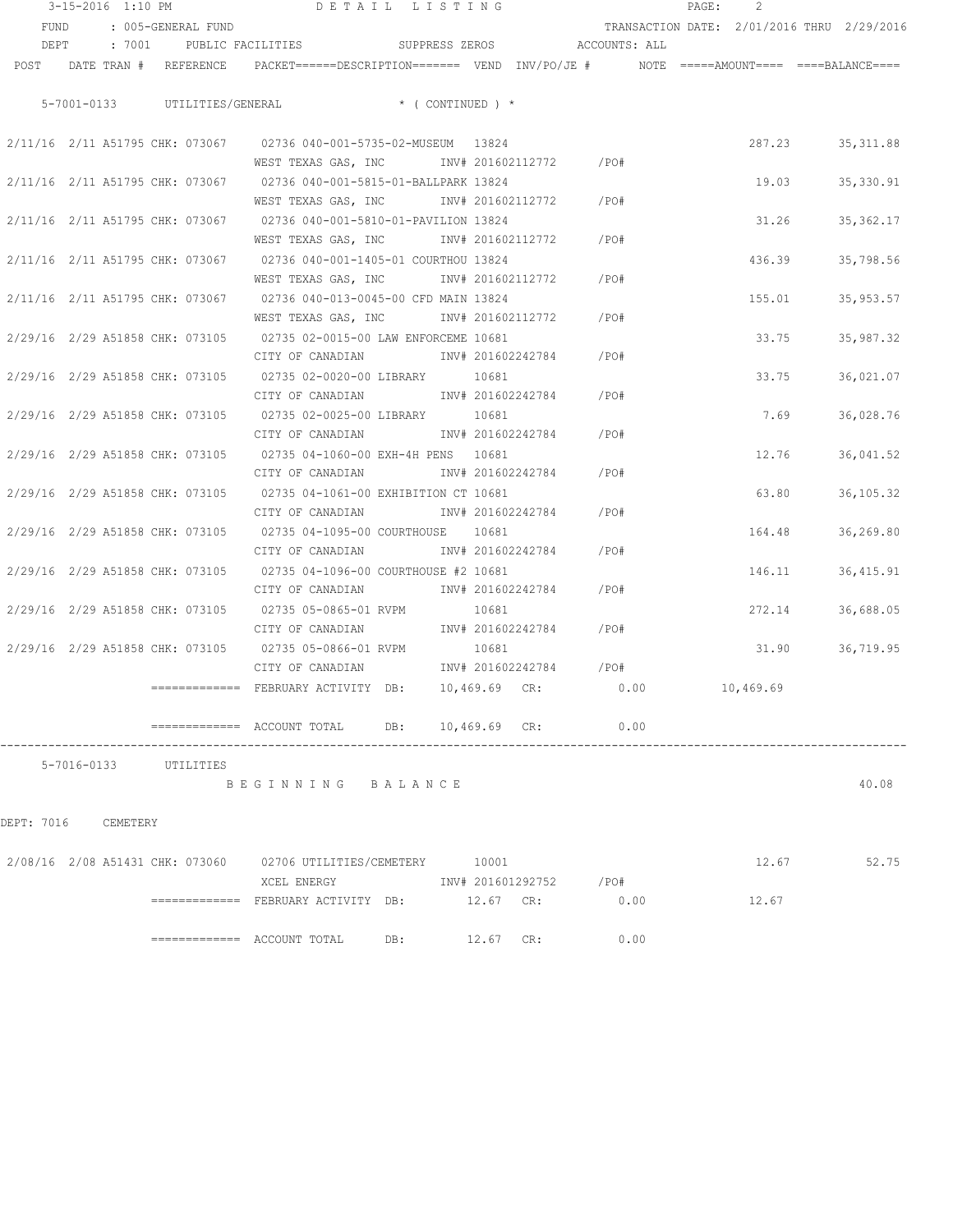|                               | 3-15-2016 1:10 PM |                             | DETAIL LISTING                                                                                                 |                              | PAGE:                                      | 3               |          |
|-------------------------------|-------------------|-----------------------------|----------------------------------------------------------------------------------------------------------------|------------------------------|--------------------------------------------|-----------------|----------|
|                               |                   | FUND : 005-GENERAL FUND     |                                                                                                                |                              | TRANSACTION DATE: 2/01/2016 THRU 2/29/2016 |                 |          |
|                               |                   | DEPT : 7016 CEMETERY        |                                                                                                                | SUPPRESS ZEROS ACCOUNTS: ALL |                                            |                 |          |
|                               |                   |                             | POST DATE TRAN # REFERENCE PACKET=====DESCRIPTION======= VEND INV/PO/JE # NOTE =====AMOUNT==== ====BALANCE==== |                              |                                            |                 |          |
|                               |                   |                             |                                                                                                                |                              |                                            |                 |          |
|                               |                   |                             | 000 ERRORS IN THIS REPORT! *-*-*-*-*-*-*-*-*-*-*-*-*-*-                                                        |                              |                                            |                 |          |
|                               |                   |                             |                                                                                                                |                              |                                            |                 |          |
|                               |                   |                             | ** REPORT TOTALS ** --- DEBITS --- -- -- CREDITS ---                                                           |                              |                                            |                 |          |
|                               |                   |                             | BEGINNING BALANCES:                                                                                            | 26,290.34                    | 0.00                                       |                 |          |
|                               |                   |                             | REPORTED ACTIVITY: 10,482.36                                                                                   |                              | 0.00                                       |                 |          |
|                               |                   |                             | ENDING BALANCES:                                                                                               | 36,772.70                    | 0.00                                       |                 |          |
|                               |                   |                             | TOTAL FUND ENDING BALANCE: 36,772.70                                                                           |                              |                                            |                 |          |
| FUND: 010-AIRPORT             |                   |                             |                                                                                                                |                              |                                            |                 |          |
|                               |                   | 5-7010-0133 UTILITIES       |                                                                                                                |                              |                                            |                 |          |
|                               |                   |                             | BEGINNING BALANCE                                                                                              |                              |                                            |                 | 2,118.90 |
|                               |                   |                             |                                                                                                                |                              |                                            |                 |          |
| DEPT: 7010 AIRPORT            |                   |                             |                                                                                                                |                              |                                            |                 |          |
|                               |                   |                             | 2/08/16 2/08 A51418 CHK: 000981 02705 04-1056-00 AIRPORT APT 10681                                             |                              |                                            | 3.19            | 2,122.09 |
|                               |                   |                             | CITY OF CANADIAN                  INV# 201601292754          /PO#                                              |                              |                                            |                 |          |
|                               |                   |                             | 2/08/16 2/08 A51418 CHK: 000981 02705 04-1058-00 PILOTS LOUNGE 10681                                           |                              |                                            | 0.00            | 2,122.09 |
|                               |                   |                             | CITY OF CANADIAN                INV# 201601292754        /PO#                                                  |                              |                                            |                 |          |
|                               |                   |                             | 2/08/16 2/08 A51421 CHK: 000984 02705 NORTH PLAINS ELECTRIC CO 12592                                           |                              |                                            | 841.71          | 2,963.80 |
|                               |                   |                             | NORTH PLAINS ELECTRIC CO- INV# 201602042768                                                                    |                              | /PO#                                       |                 |          |
|                               |                   |                             | 2/29/16 2/29 A51841 CHK: 000991 02747 04-1056-00 AIRPORT APT 10681                                             |                              |                                            | 6.38            | 2,970.18 |
|                               |                   |                             | CITY OF CANADIAN               INV# 201602242785                                                               |                              | /PO#                                       |                 |          |
|                               |                   |                             | 2/29/16 2/29 A51841 CHK: 000991 02747 04-1058-00 PILOTS LOUNGE 10681                                           |                              |                                            | 0.00            |          |
|                               |                   |                             | CITY OF CANADIAN 1NV# 201602242785 / PO#                                                                       |                              |                                            |                 | 2,970.18 |
|                               |                   |                             | ============ FEBRUARY ACTIVITY DB: 851.28 CR:                                                                  |                              | 0.00                                       | 851.28          |          |
|                               |                   |                             |                                                                                                                |                              |                                            |                 |          |
|                               |                   |                             | ============ ACCOUNT TOTAL DB: 851.28 CR: 0.00                                                                 |                              |                                            |                 |          |
|                               |                   |                             | 000 ERRORS IN THIS REPORT! $*-*-*-*-*-*-*-*-*-*-*-*-*-*-*$                                                     |                              |                                            |                 |          |
|                               |                   |                             | ** REPORT TOTALS ** --- DEBITS ---                                                                             |                              | --- CREDITS ---                            |                 |          |
|                               |                   |                             | BEGINNING BALANCES:                                                                                            | 2,118.90                     | 0.00                                       |                 |          |
|                               |                   |                             | REPORTED ACTIVITY:                                                                                             | 851.28                       | 0.00                                       |                 |          |
|                               |                   |                             | ENDING BALANCES:                                                                                               | 2,970.18                     | 0.00                                       |                 |          |
|                               |                   |                             | TOTAL FUND ENDING BALANCE: 2,970.18                                                                            |                              |                                            |                 |          |
|                               |                   |                             |                                                                                                                |                              |                                            |                 |          |
| FUND: 011-ROAD & BRIDGE PCT 1 |                   |                             |                                                                                                                |                              |                                            |                 |          |
|                               |                   | 5-4011-0133 UTILITIES/PCT 1 |                                                                                                                |                              |                                            |                 |          |
|                               |                   |                             | BEGINNING BALANCE                                                                                              |                              |                                            |                 | 740.30   |
|                               |                   |                             |                                                                                                                |                              |                                            |                 |          |
| DEPT: 4011 ROAD & BRIDGE 1    |                   |                             |                                                                                                                |                              |                                            |                 |          |
|                               |                   |                             |                                                                                                                |                              |                                            |                 |          |
|                               |                   |                             | 2/08/16 2/08 A51554 CHK: 073024 02706 PCT 1                                                                    | 12592                        |                                            | 133.28          | 873.58   |
|                               |                   |                             | NORTH PLAINS ELECTRIC CO- INV# 201602042767 / PO#                                                              |                              |                                            |                 |          |
|                               |                   |                             | 2/11/16 2/11 A51795 CHK: 073067 02736 040-001-3995-01-PCT 1 BA 13824                                           |                              |                                            | 165.84 1,039.42 |          |
|                               |                   |                             | WEST TEXAS GAS, INC NOT INV# 201602112772 / PO#                                                                |                              |                                            |                 |          |
|                               |                   |                             |                                                                                                                |                              | 0.00                                       | 299.12          |          |
|                               |                   |                             | DB:                                                                                                            | 299.12 CR:                   | 0.00                                       |                 |          |
|                               |                   |                             |                                                                                                                |                              |                                            |                 |          |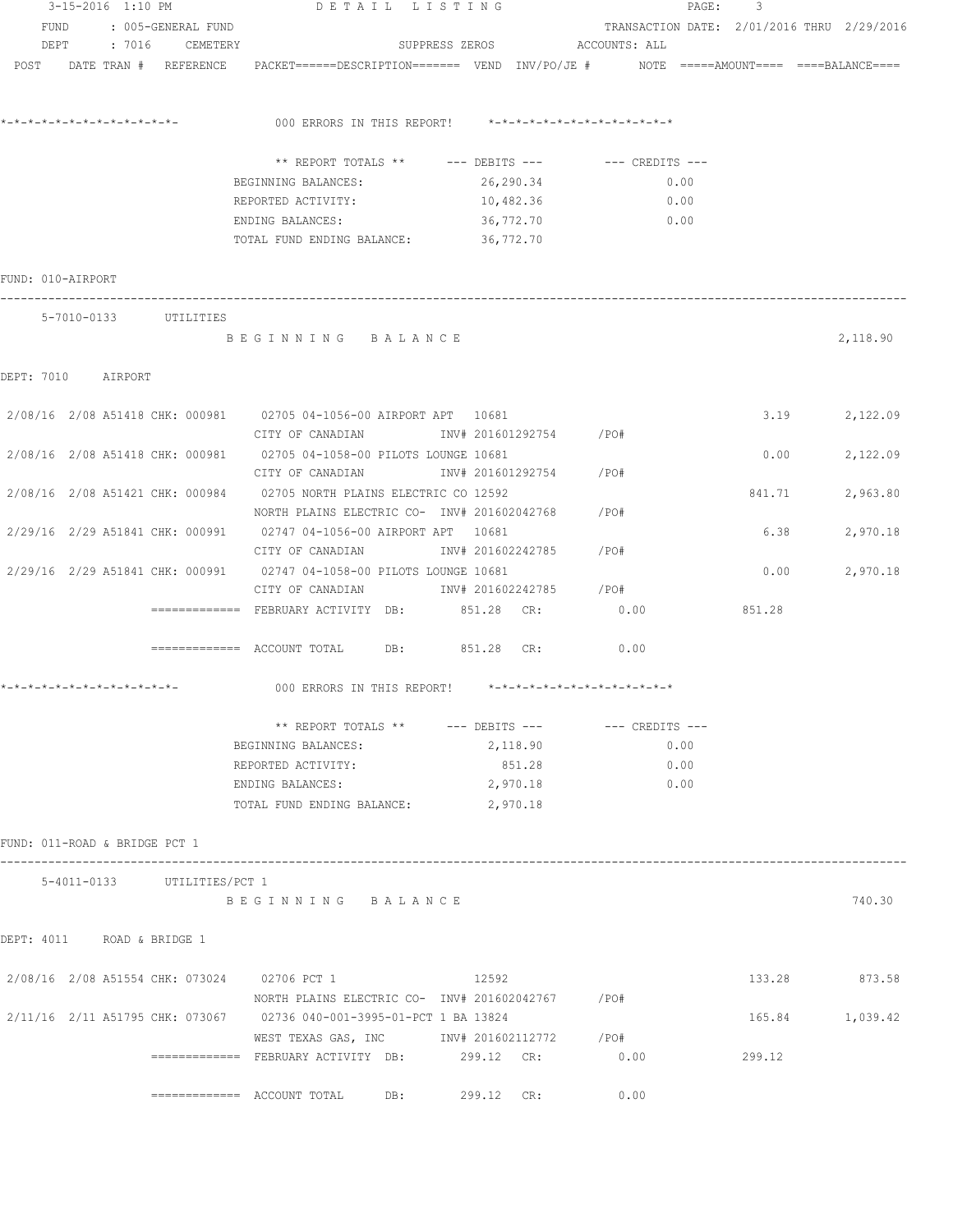|                                             |                                |                                                                                                                 | 3-15-2016 1:10 PM DETAIL LISTING |            |                        |      | PAGE: 4 |        |                                            |
|---------------------------------------------|--------------------------------|-----------------------------------------------------------------------------------------------------------------|----------------------------------|------------|------------------------|------|---------|--------|--------------------------------------------|
|                                             | FUND : 011-ROAD & BRIDGE PCT 1 |                                                                                                                 |                                  |            |                        |      |         |        | TRANSACTION DATE: 2/01/2016 THRU 2/29/2016 |
| DEPT : 4011 ROAD & BRIDGE 1                 |                                |                                                                                                                 | SUPPRESS ZEROS ACCOUNTS: ALL     |            |                        |      |         |        |                                            |
|                                             |                                | POST DATE TRAN # REFERENCE PACKET======DESCRIPTION======= VEND INV/PO/JE # NOTE =====AMOUNT==== ====BALANCE==== |                                  |            |                        |      |         |        |                                            |
|                                             |                                |                                                                                                                 |                                  |            |                        |      |         |        |                                            |
|                                             |                                |                                                                                                                 |                                  |            |                        |      |         |        |                                            |
|                                             |                                | ** REPORT TOTALS ** --- DEBITS --- -- -- CREDITS ---                                                            |                                  |            |                        |      |         |        |                                            |
|                                             |                                | BEGINNING BALANCES:                                                                                             |                                  | 740.30     |                        | 0.00 |         |        |                                            |
|                                             |                                | REPORTED ACTIVITY:                                                                                              |                                  |            | 299.12                 | 0.00 |         |        |                                            |
|                                             |                                | ENDING BALANCES:                                                                                                |                                  | 1,039.42   |                        | 0.00 |         |        |                                            |
|                                             |                                | TOTAL FUND ENDING BALANCE:                                                                                      |                                  | 1,039.42   |                        |      |         |        |                                            |
| FUND: 012-ROAD & BRIDGE PCT 2               |                                |                                                                                                                 |                                  |            |                        |      |         |        |                                            |
|                                             | 5-4012-0133 UTILITIES/PCT 2    |                                                                                                                 |                                  |            |                        |      |         |        |                                            |
|                                             |                                | BEGINNING BALANCE                                                                                               |                                  |            |                        |      |         |        | 441.46                                     |
| DEPT: 4012 ROAD & BRIDGE 2                  |                                |                                                                                                                 |                                  |            |                        |      |         |        |                                            |
|                                             |                                |                                                                                                                 |                                  |            |                        |      |         |        |                                            |
|                                             |                                | 2/08/16 2/08 A51554 CHK: 073024 02706 PCT 2 12592<br>NORTH PLAINS ELECTRIC CO- INV# 201602042767 / PO#          |                                  |            |                        |      |         |        | 206.97 648.43                              |
|                                             |                                | 2/29/16  2/29  A51931  CHK: 073157  02735  PCT  2  PHONE  13882                                                 |                                  |            |                        |      |         | 78.76  | 727.19                                     |
|                                             |                                | WINDSTREAM                                                                                                      |                                  |            | INV# 201602222783 /PO# |      |         |        |                                            |
|                                             |                                | ============ FEBRUARY ACTIVITY DB: 285.73 CR: 0.00                                                              |                                  |            |                        |      |         | 285.73 |                                            |
|                                             |                                | ============ ACCOUNT TOTAL DB: 285.73 CR: 0.00                                                                  |                                  |            |                        |      |         |        |                                            |
|                                             |                                | 000 ERRORS IN THIS REPORT! *-*-*-*-*-*-*-*-*-*-*-*-*-*-                                                         |                                  |            |                        |      |         |        |                                            |
|                                             |                                | ** REPORT TOTALS ** --- DEBITS --- -- -- CREDITS ---                                                            |                                  |            |                        |      |         |        |                                            |
|                                             |                                | BEGINNING BALANCES:                                                                                             |                                  |            | 441.46                 | 0.00 |         |        |                                            |
|                                             |                                | REPORTED ACTIVITY:                                                                                              |                                  | 285.73     |                        | 0.00 |         |        |                                            |
|                                             |                                | ENDING BALANCES:                                                                                                |                                  | 727.19     |                        | 0.00 |         |        |                                            |
|                                             |                                | TOTAL FUND ENDING BALANCE: 727.19                                                                               |                                  |            |                        |      |         |        |                                            |
| FUND: 013-ROAD & BRIDGE PCT 3               |                                |                                                                                                                 |                                  |            |                        |      |         |        |                                            |
|                                             | 5-4013-0133 UTILITIES/PCT 3    |                                                                                                                 |                                  |            |                        |      |         |        |                                            |
|                                             |                                | BEGINNING BALANCE                                                                                               |                                  |            |                        |      |         |        | 889.97                                     |
| DEPT: 4013 ROAD & BRIDGE 3                  |                                |                                                                                                                 |                                  |            |                        |      |         |        |                                            |
| 2/08/16 2/08 A51554 CHK: 073024 02706 PCT 3 |                                |                                                                                                                 | 12592                            |            |                        |      |         |        | 436.98 1,326.95                            |
|                                             |                                | NORTH PLAINS ELECTRIC CO- INV# 201602042767 / PO#                                                               |                                  |            |                        |      |         |        |                                            |
|                                             |                                | =============   FEBRUARY  ACTIVITY   DB:               436.98     CR:                                           |                                  |            |                        | 0.00 |         | 436.98 |                                            |
|                                             |                                |                                                                                                                 | DB:                              | 436.98 CR: |                        | 0.00 |         |        |                                            |